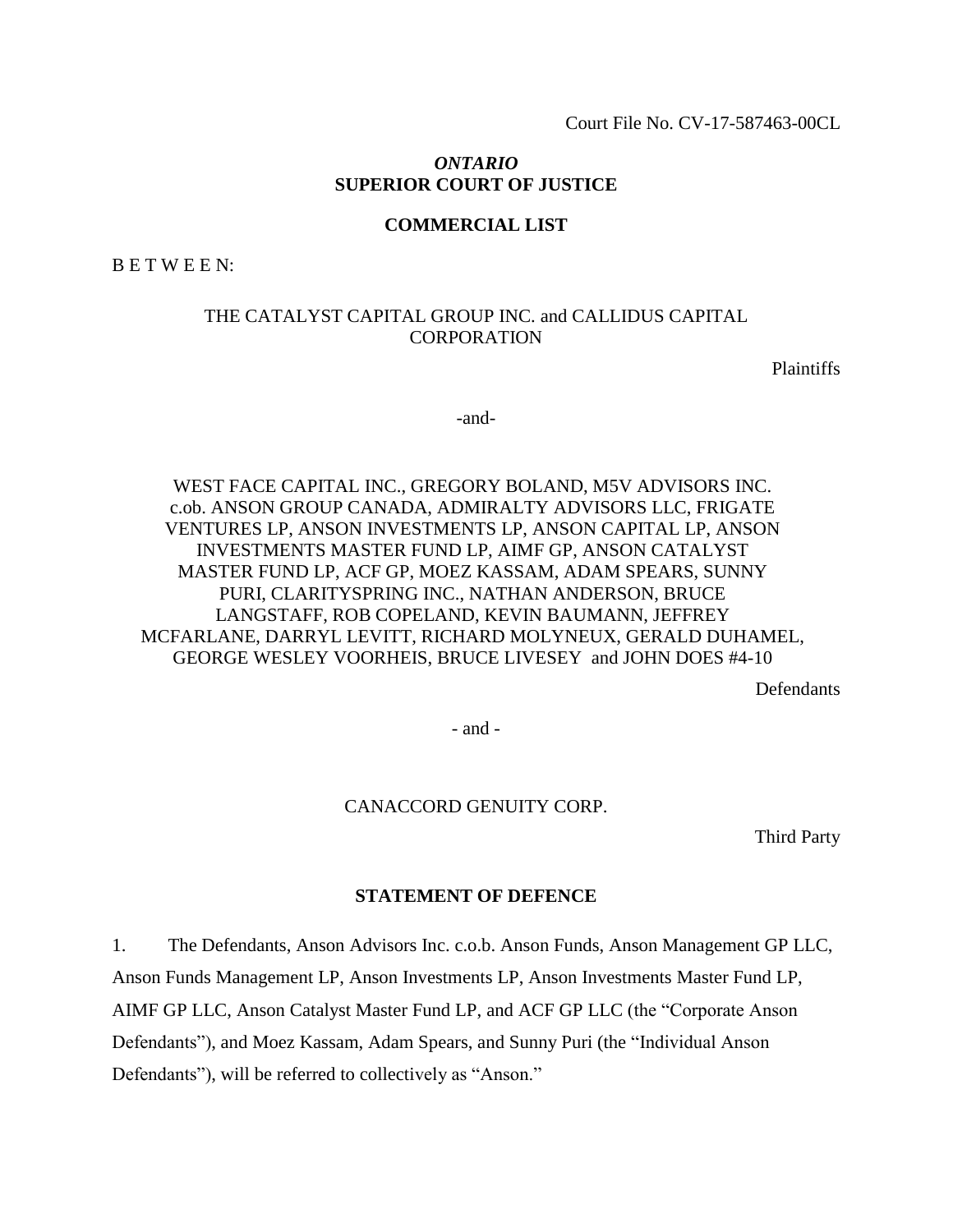2. The plaintiffs have incorrectly named several of the Anson entities. A list of the Ansonrelated defendants named in the Statement of Claim and the correct name of each entity is attached as Schedule A. This Statement of Defence refers only to the correct names of these entities.

3. Anson admits the allegations contained in paragraphs 6 and 12 of the Fresh as Amended Statement of Claim dated July 19, 2019 (the "Claim").

4. Except as expressly admitted below, Anson denies all other allegations in the Claim. Anson further denies that the plaintiffs are entitled to any of the relief claimed in paragraph 1 of the Claim. Specifically, paragraphs 9-11 and 13-17 are inaccurate and are therefore denied.

5. Anson has no knowledge in respect of the allegations contained in paragraphs 7, 21, 23- 24, 26-27, 29-33, 41-43, 46-54, 63-66, 69, 74-76, 81-82, 104, subparagraphs 118(a)-(f), 120, subparagraphs  $123(a)$  and (c)-(h) and (j)-(n), subparagraphs  $124(a)$ -(b), 133, 135, 152-153, and 190 of the Claim.

# **Overview**

6. In the Claim, the plaintiffs allege a confused and at times incoherent conspiracy theory involving 25 named defendants and 7 unnamed "John Doe" defendants. In an effort to substantiate their theory, the plaintiffs make bald allegations of wrongdoing against dozens of defendants. Several allegations with respect to the Anson defendants appear to lack any basis in fact or connection to the matters alleged in the Claim.

7. The plaintiffs' claim against Anson is unfounded and based on nothing more than speculation and conjecture. As pleaded below, Anson has no knowledge of, and was not involved in, the conspiracy alleged in the Claim. Anson has neither met nor had contact with most of the defendants in this action.

8. At all materials times, Anson sought to achieve legitimate and lawful business objectives in compliance with all applicable laws. It strongly denies engaging in any unlawful or tortious conduct.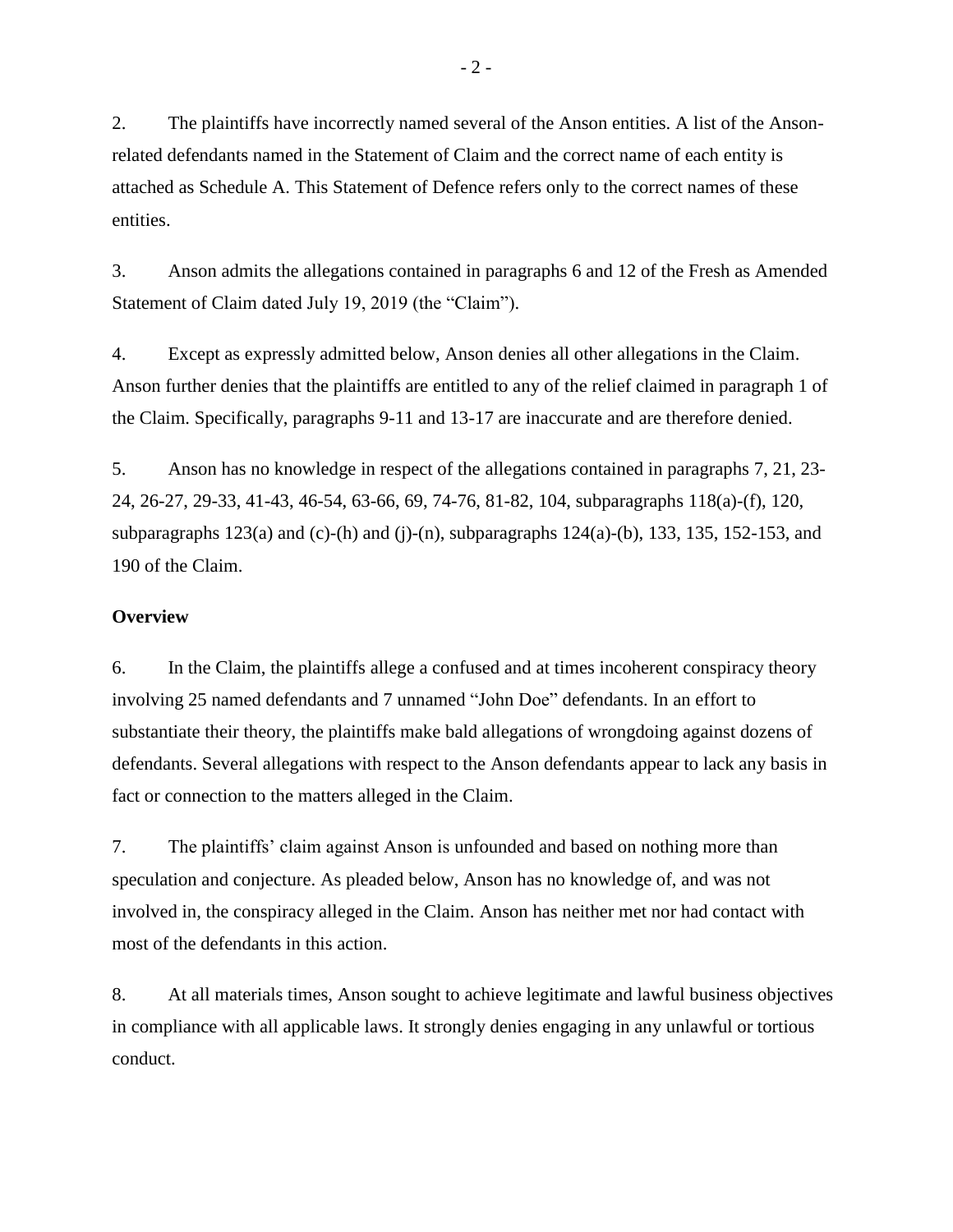#### **The Parties**

9. The corporate Anson defendant, Anson Funds, is a privately held alternative asset management company based in Toronto. As part of its business, Anson Funds seeks out investment opportunities and takes both long and short positions in companies after conducting extensive due diligence. Anson Funds, together with Anson Funds Management LP, manages multiple funds, including those listed in Schedule A.

10. The defendant, Moez Kassam, is a co-founder and principal of Anson Funds. Kassam advises all funds under management and is responsible for investment strategy, trading, and overall investment performance.

11. The defendant, Sunny Puri, is a principal and portfolio manager with Anson Funds and is involved in the investment process.

12. The defendant, Adam Spears, is a former principal of Anson Funds. In or around February 2018, Spears left Anson Funds and ended his tenure with its affiliated entities.

### **Anson Did Not Conspire to Harm Catalyst or Callidus**

#### *Anson had no contact with the other defendants*

13. Anson denies all claims relating to its alleged contact, communication, and coordination with the other defendants. Anson has no knowledge of, and was not involved in, any part of a conspiracy, as alleged or otherwise.

14. Except as discussed below, none of the Anson defendants have met, contacted, or communicated with any of the other defendants in any forum or on any platform whatsoever.

15. To the extent Anson communicated with the other defendants, such contact was extremely limited and had no relation whatsoever to the conspiracy as alleged in the Claim. Specifically, as pleaded below, Puri met with Boland only once for a 10-minute job interview years before Callidus' securities were publicly listed; Anson spoke with Anderson and Levitt regarding Callidus only a handful of times, during which Anson expressly declined to fund a whistleblower complaint; and Anson communicated with Langstaff in the normal course of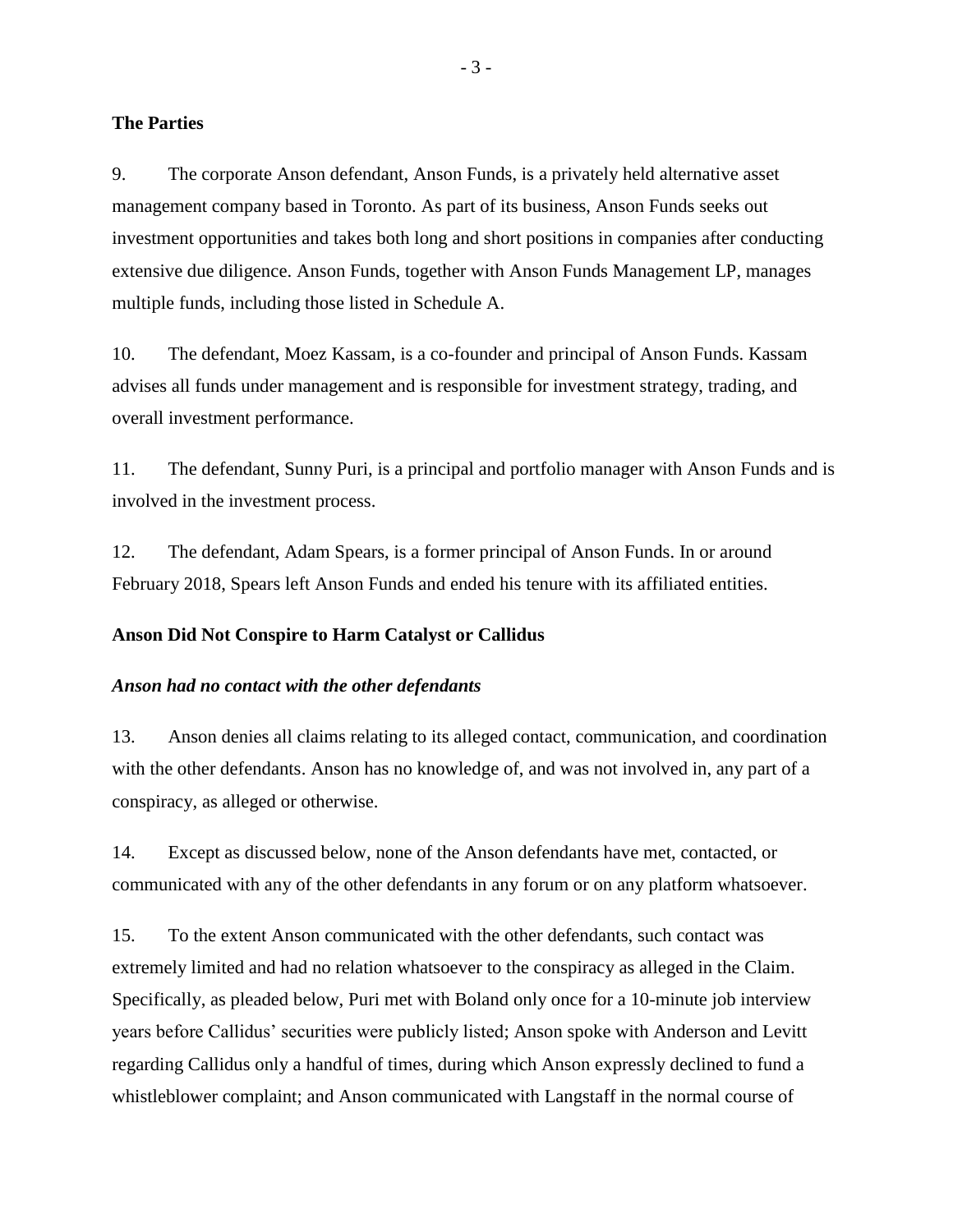business in his capacity as an employee of Canaccord and only to discuss investment opportunities.

16. Anson expressly denies having any contact, involvement, and/or communication with any of the other defendants.

17. Anson further denies that it took or agreed to take any actions in connection with Callidus or Catalyst as alleged in the Claim.

18. Anson has no knowledge of the extent to which the other defendants communicated and/or agreed to coordinate with respect to the actions as alleged in the Claim (including but not limited to spreading false information, filing whistleblower complaints, leaking the existence and substance of complaints to media outlets, and taking short positions on Callidus stock). Anson did not participate in any of these actions.

19. Anson was unaware of, and did not participate in, the alleged short-selling conspiracy. Nor does Anson have knowledge of the other defendants' trading activity in respect of Callidus.

20. Anson further denies providing any support, financial or otherwise, to any individual or entity in connection with the alleged conspiracy as pleaded in the Claim. At no time did Anson offer to fund, or in fact fund, any party to this action.

21. Except as discussed below, Anson specifically denies any contact or communication with West Face, Gregory Boland, or George Wesley Voorheis as alleged in the Claim. Contrary to the allegations in paragraphs 67-68 and 78-79 of the Claim, Kassam is not a "business colleague and personal friend of Boland" and Anson has never collaborated with West Face in "making joint investments" or in "coordinat[ing] short-selling" activities. Kassam has never met or communicated with Boland, Voorheis, or West Face.

22. Anson specifically denies any contact or communication with Bruce Livesey or Rob Copeland, the journalists named as defendants in this action. Contrary to the allegations in paragraph 86 of the Claim, none of the Anson defendants have met or communicated, directly or indirectly, with either Livesey or Copeland.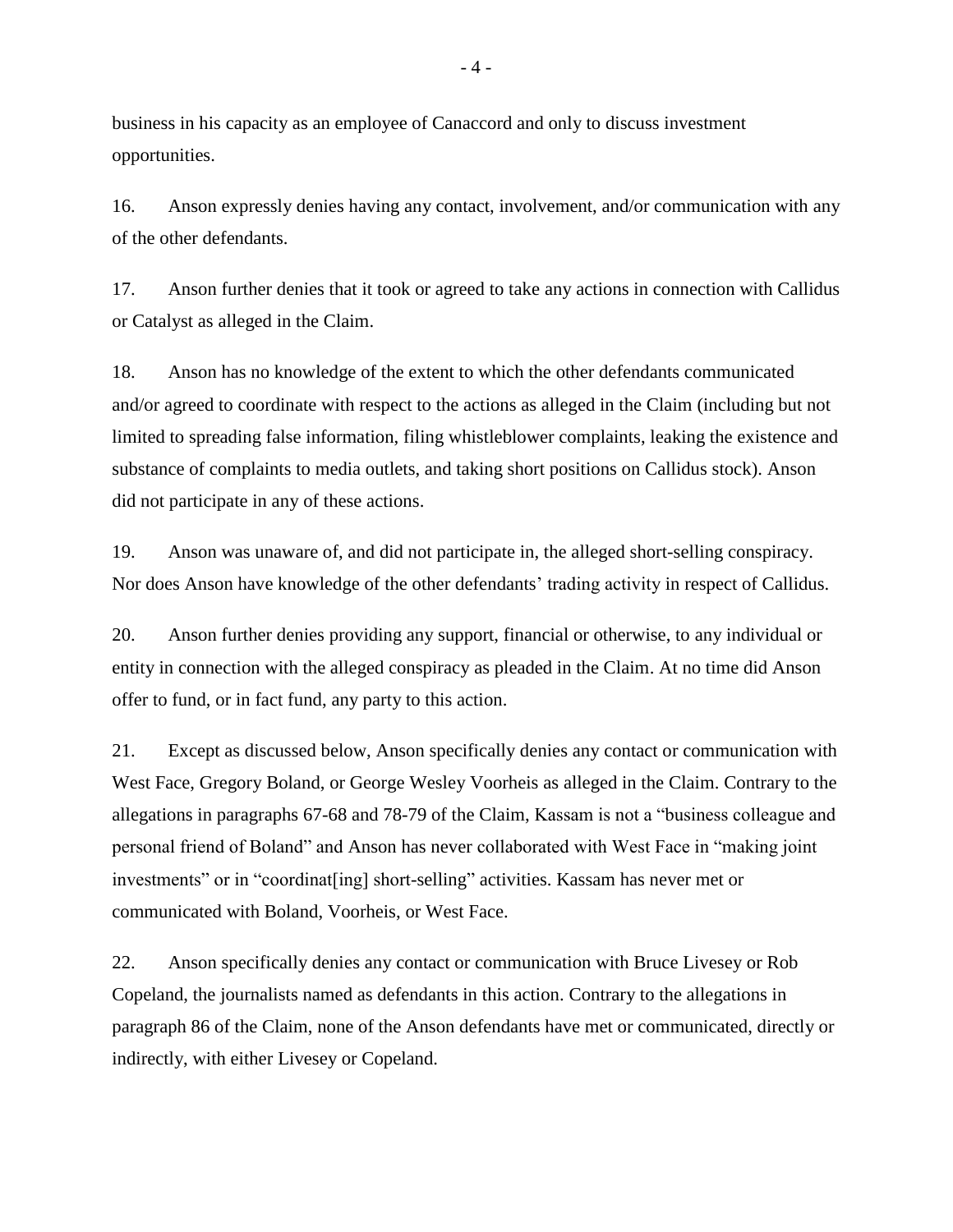23. Anson expressly denies the allegations in paragraph 122(j) of the Claim. These allegations are pure conjecture; they are untrue and have no basis in fact. The Anson defendants have no knowledge of and did not attend the alleged dinner meeting at Barbarians on July 14, 2017. Anson specifically denies that the meeting occurred as alleged. Accordingly, Anson denies having any knowledge of the "approximately 10 other people" referred to in paragraph 122(j) of the Claim. Anson cannot have knowledge of a meeting which it was unaware of and did not attend.

#### *Anson met with certain parties in the normal course of business*

24. As part of its business, Anson meets with various market players, including investment banks and private equity funds. These meetings are held in the normal course of business and are part of Anson's process of learning about investment opportunities.

25. In or around February 2017, Spears was introduced to Levitt. Spears and Levitt spoke from time to time in the normal course of business to discuss investment opportunities.

26. At no time did Levitt disclose or suggest to Spears any communications, plans, intentions, or agreements, involving himself or others, regarding the alleged conspiracy (or any part thereof) as pleaded in the Claim.

27. In or around this time, Levitt introduced Spears to Anderson. Following their introduction, Spears and Anderson spoke from time to time in the normal course of business to discuss investment opportunities.

28. Anderson told Spears that certain individuals were contemplating filing a whistleblower complaint about Callidus. Spears understood that the potential complaints related to Callidus' business practices, including the stated value of its assets, material non-disclosures, and financial misrepresentations. Anderson and Levitt asked Spears if Anson was interested in funding the whistleblower complaint.

29. Spears, on behalf of Anson, declined.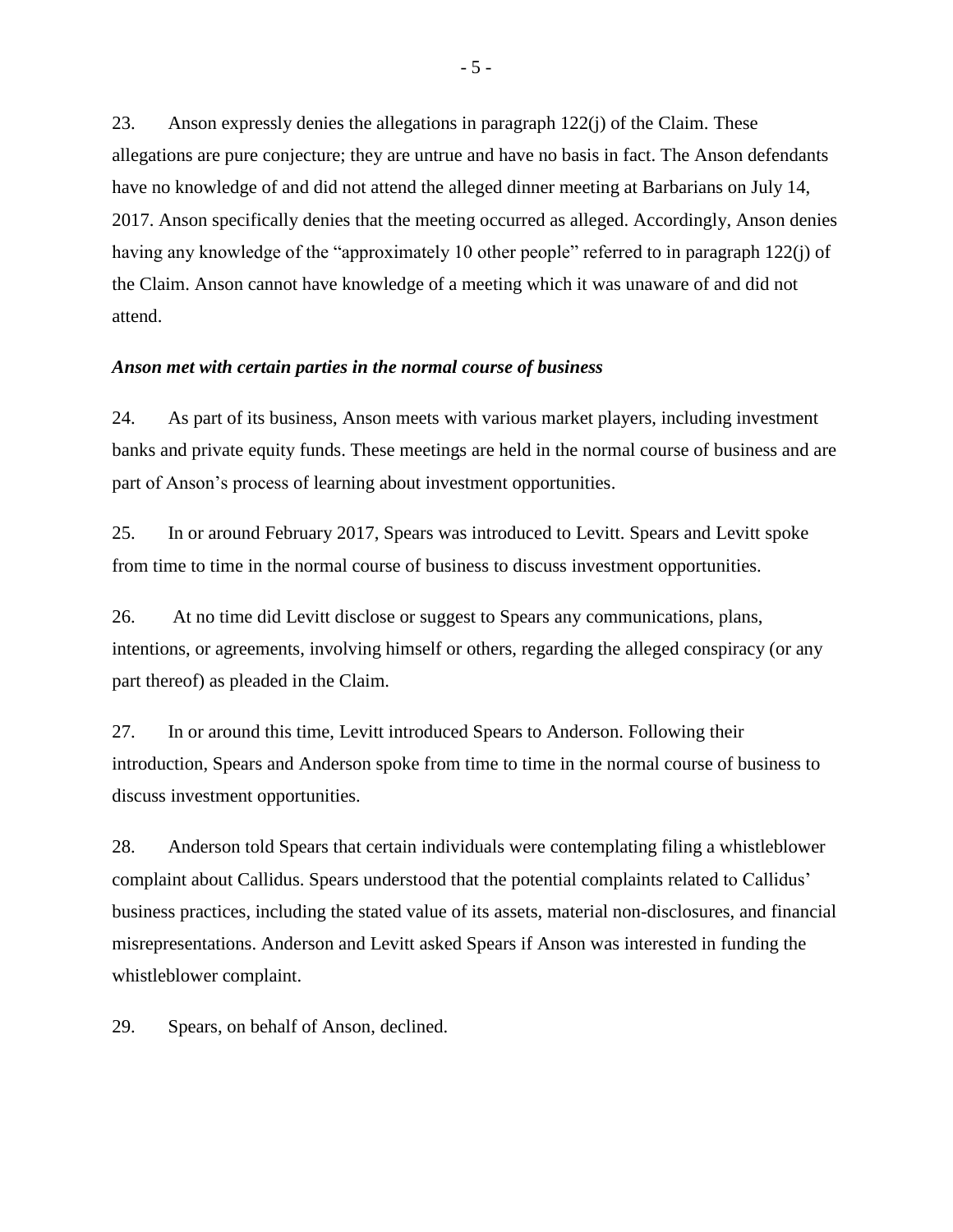30. Although Spears was aware that certain individuals were contemplating filing a complaint regarding Callidus' market practices, he did not participate in any further discussions on this topic.

31. Anson had no further communications with either Levitt or Anderson about Callidus or Catalyst as alleged in the Claim.

32. Anson was also a client of Canaccord Genuity Corp. It was in this context that Anson communicated with Bruce Langstaff, a former Managing Director, Canadian Equity Sales at Canaccord.

33. In his capacity as an employee of Canaccord, Langstaff would, in the normal course of business, share publicly available information to help inform Anson's trading strategies.

34. From time to time, Langstaff would also provide Anson with advice and publicly available information about Callidus. The purpose of this information was to inform Anson's investment decisions and trading strategies. This information was provided in the normal course of business; it was not intended to induce and/or facilitate any conspiracy or campaign of defamation as alleged in the Claim.

35. Contrary to the allegations in paragraphs 119 and 122 of the Claim, Anson has never had a financial relationship with Marc Cohodes. While certain of the Anson defendants have a professional relationship with Cohodes, Anson expressly denies that any of the Anson defendants had any discussions or communications with Cohodes about Callidus or Catalyst as alleged in the Claim.

36. Moreover, in or around 2012, Puri met with Boland briefly for a job interview. The interview, which lasted approximately 10 minutes, took place prior to Puri joining Anson and prior to Puri meeting either Kassam or Spears. Puri had no further contact or communication with Boland after that meeting.

37. Anson expressly denies having any contact, involvement, and/or communication with the other defendants.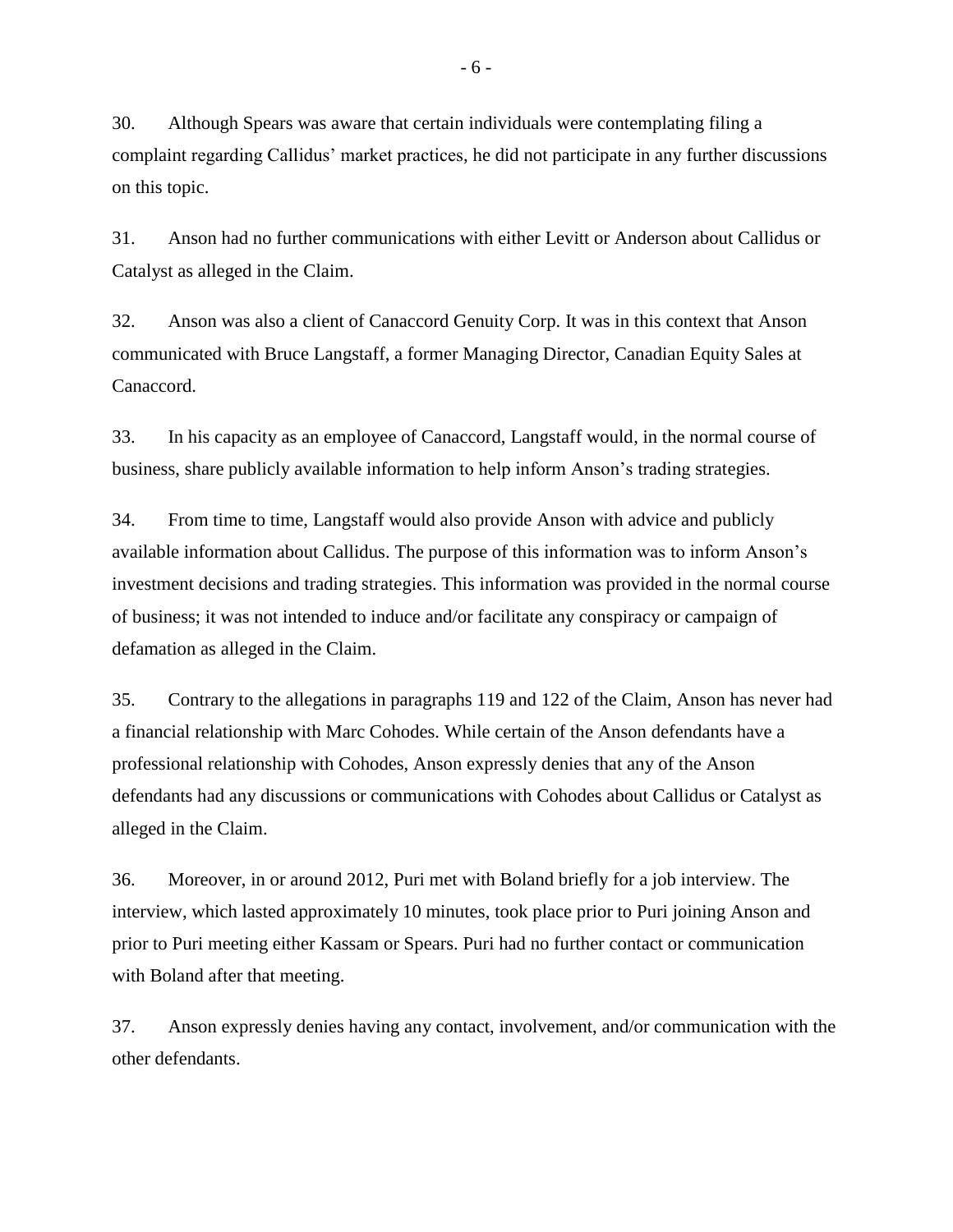# *Anson was not involved in the alleged "whistleblower" complaints*

38. Anson denies all claims relating to the alleged "whistleblower" complaints.

39. Anson has no knowledge of, and was not involved in, the complaints allegedly made to the Ontario Securities Commission, the Securities Exchange Commission, the Joint Serious Offences Team, and/or the Toronto Police Service. Anson was not involved in preparing, filing, or disseminating the alleged complaints. Further, at no time did Anson review, comment on, participate in, or communicate with the other defendants in relation to the alleged complaints.

40. To the extent Anson was aware of the alleged complaints, its knowledge is limited to that as described in paragraphs 28-30, above. At this time, Anson did not know whether any complaints were filed and was therefore unaware of the substance of the alleged complaints.

41. As pleaded above, Anson had discussions with Anderson and Levitt for legitimate business purposes – i.e., to consider investment ideas. To the extent there was anything unlawful about the alleged complaints, which is denied, Anson had nothing to do with it.

42. Except as described above, Anson has not met or spoken with the other defendants. Thus, Anson could not have known, approved of, or been involved in Levitt's alleged communications with Cameron Watson in November 2016. As pleaded above, Spears was the only Anson defendant to ever have contact with Levitt, and he was not introduced to Levitt until February 2017.

### *Anson has no knowledge of, and was not involved in, the alleged defamatory actions*

43. Anson denies all claims relating to the alleged conspiracy to defame the plaintiffs.

44. Anson has no knowledge of, nor did it participate in, the preparation, publication or dissemination of the alleged Defamatory Words (as defined in the Claim).

45. Anson further denies any involvement in the preparation or publication of the Article (as defined in the Claim). Anson specifically denies that it had had knowledge of the Article prior to its publication on August 9, 2017.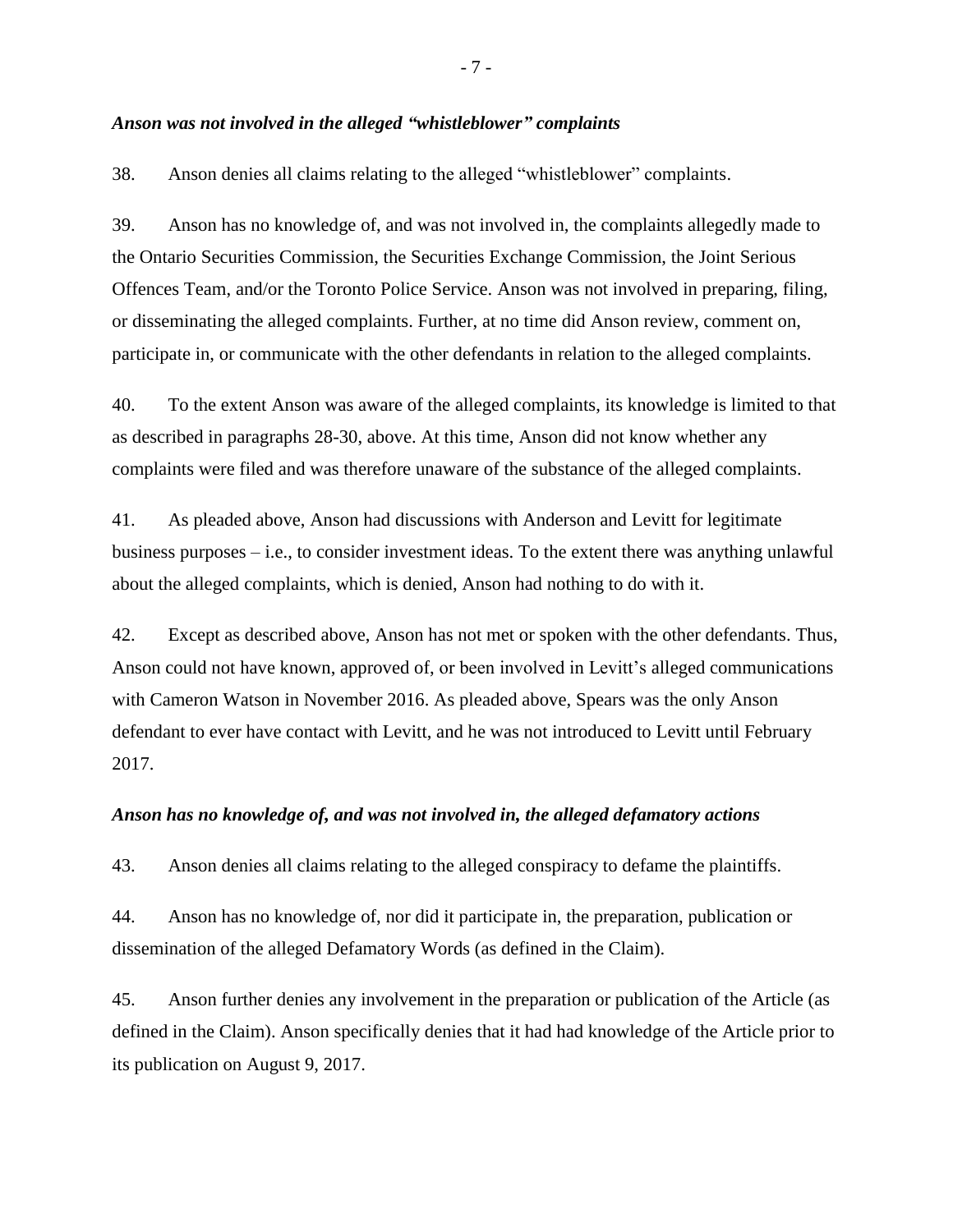46. Anson further denies the allegations in paragraphs 132, 138, 145 and 156 of the Claim, and denies that it was involved in contacting any journalist or news outlet in connection with Callidus or Catalyst.

47. Further, as pleaded above, Anson was unaware of whether any complaints were filed and was therefore unaware of the substance of the alleged complaints. Accordingly, Anson could not have participated in communicating or coordinating with journalists or media outlets (or with others to contact journalists or media outlets) in connection with the alleged complaints.

#### **Anson Took a Short Position on Callidus**

48. Anson denies any wrongdoing in relation to its trading activity in securities of Callidus or Catalyst.

49. As part of its investment strategy, Anson takes both long and short positions on companies after conducting extensive due diligence based on publicly available information. Anson has, from time to time, taken short positions on Callidus shares. Anson's trading decisions were made on the basis that the stock was overvalued and because of the deep flaws that existed in the company's underlying business model. Anson became aware of these issues through its own due diligence process.

#### **No Liability**

50. Anson denies liability to the plaintiffs on each basis asserted in the Claim.

51. Anson expressly denies that it engaged in any conspiracy or coordinated short-selling of Callidus stock and expressly denies that it engaged in any of the conduct pleaded in the Claim.

52. Anson expressly denies making any statements about Callidus or Catalyst to the other defendants. In the alternative, if Anson made any statements about Callidus or Catalyst (which is expressly denied), any such statements were true.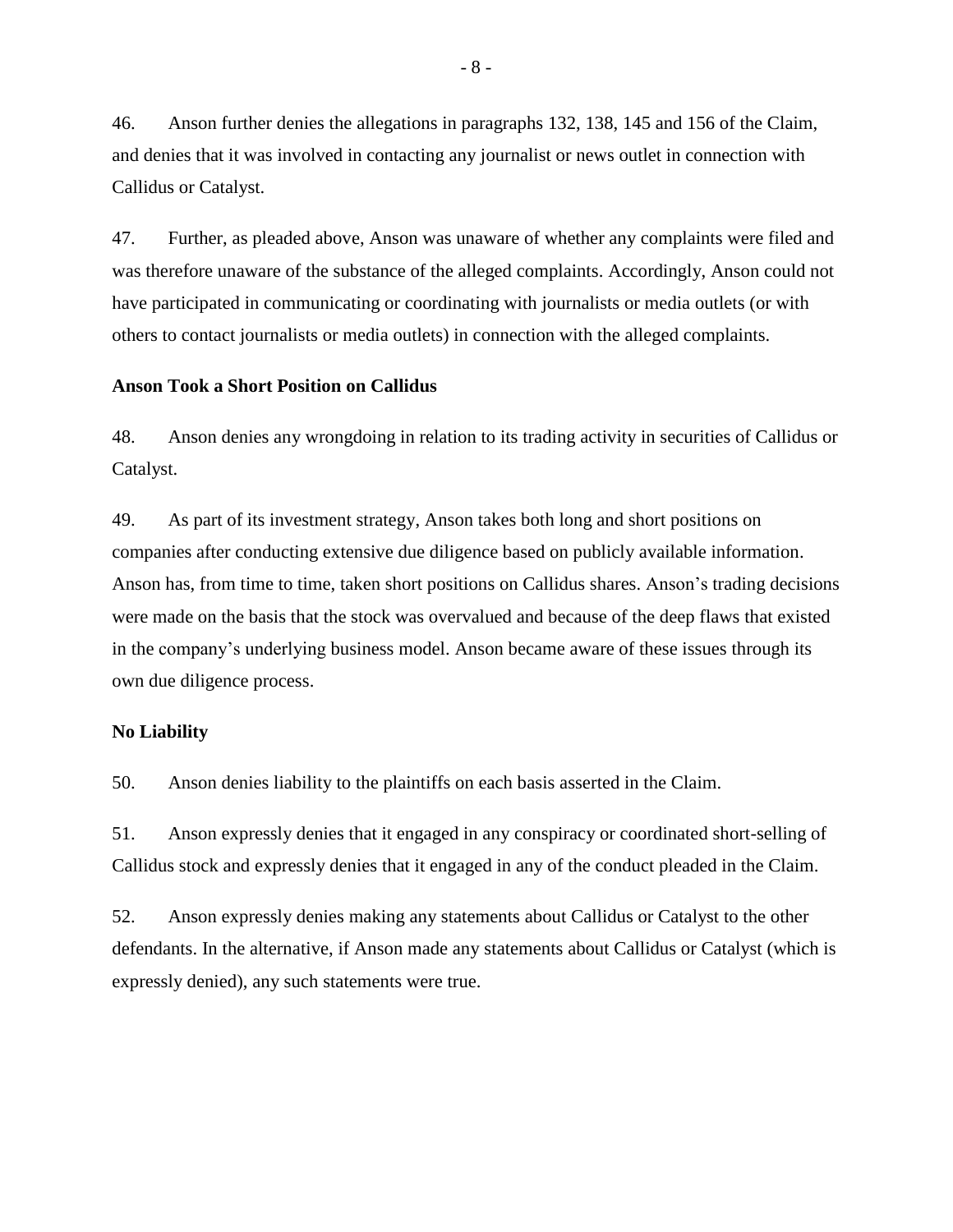# **No Damages**

53. Anson denies liability for damages as claimed by the plaintiffs. In any event, the damages claimed are excessive and remote and not recoverable in law.

54. In the alternative, to the extent that the plaintiffs have suffered any damages (which is expressly denied), such damages are the result of the plaintiffs' own conduct and business practices and not the result of any acts or omissions allegedly committed by Anson.

55. In the further alternative, if the plaintiffs have suffered any damages (which is expressly denied), they have failed to take any steps to mitigate those damages.

#### **Dismissal with costs**

56. The plaintiffs have made serious allegations against Anson that lack any foundation and that are built entirely on fanciful conjecture. The Anson defendants ask that the Claim be dismissed against each of them with costs payable by the plaintiffs on a substantial indemnity basis.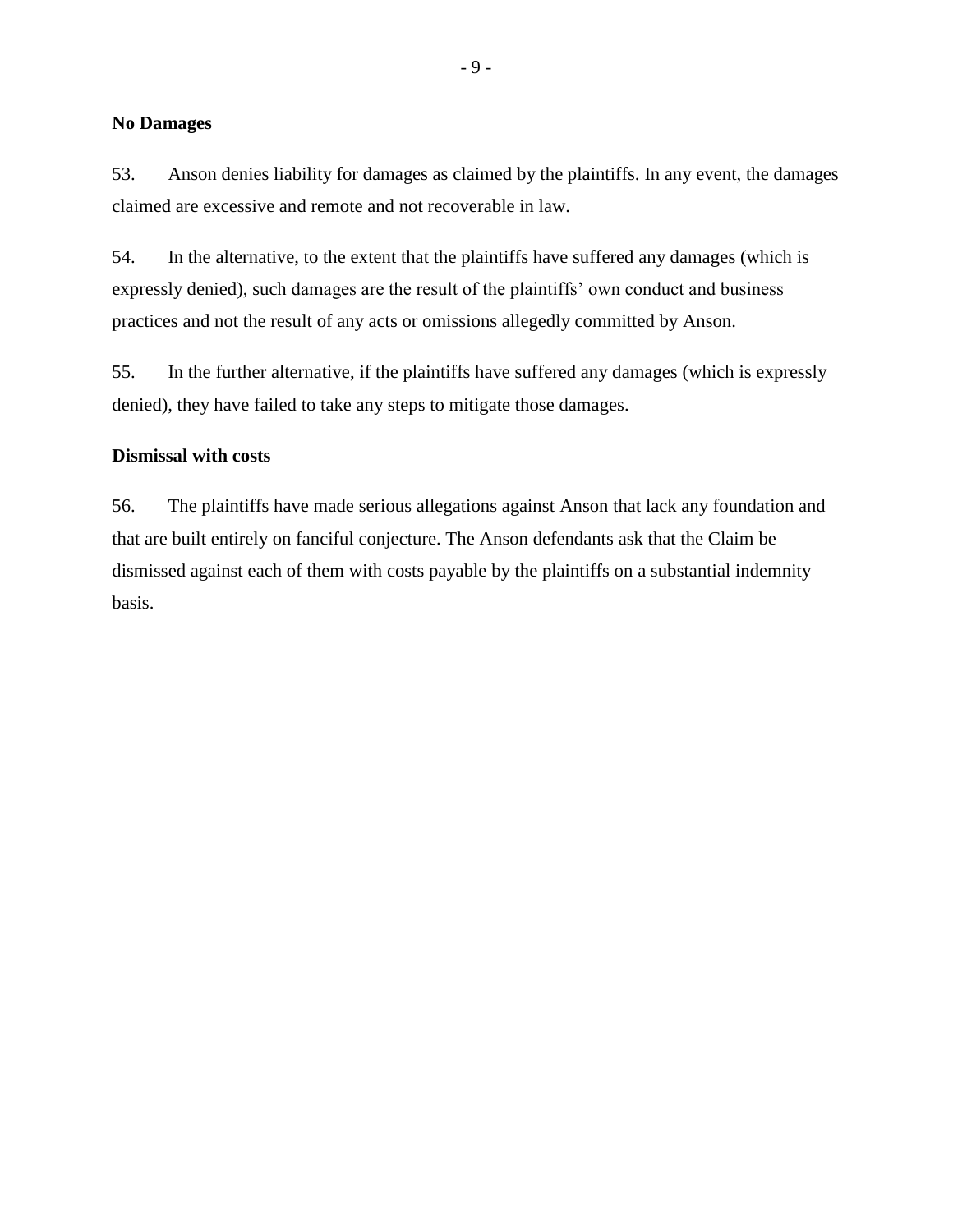# **Schedule A**

| <b>Named Defendant</b>                  | <b>Correct Name</b>                    |
|-----------------------------------------|----------------------------------------|
| M5V Advisors Inc. c.o.b. Anson Group    | Anson Advisors Inc. c.o.b. Anson Funds |
| Canada                                  |                                        |
| <b>Admiralty Advisors LLC</b>           | Anson Management GP LLC                |
| Frigate Ventures LP                     | Anson Funds Management LP              |
| Anson Investments LP                    | Correct                                |
| Anson Capital LP                        | Does not exist                         |
| <b>Anson Investments Master Fund LP</b> | Correct                                |
| <b>AIMF GP</b>                          | <b>AIMF GP LLC</b>                     |
| <b>Anson Catalyst Master Fund LP</b>    | Correct                                |
| <b>ACF GP</b>                           | <b>ACF GP LLC</b>                      |
| Moez Kassam                             | Correct                                |
| <b>Adam Spears</b>                      | Correct                                |
| Sunny Puri                              | Correct                                |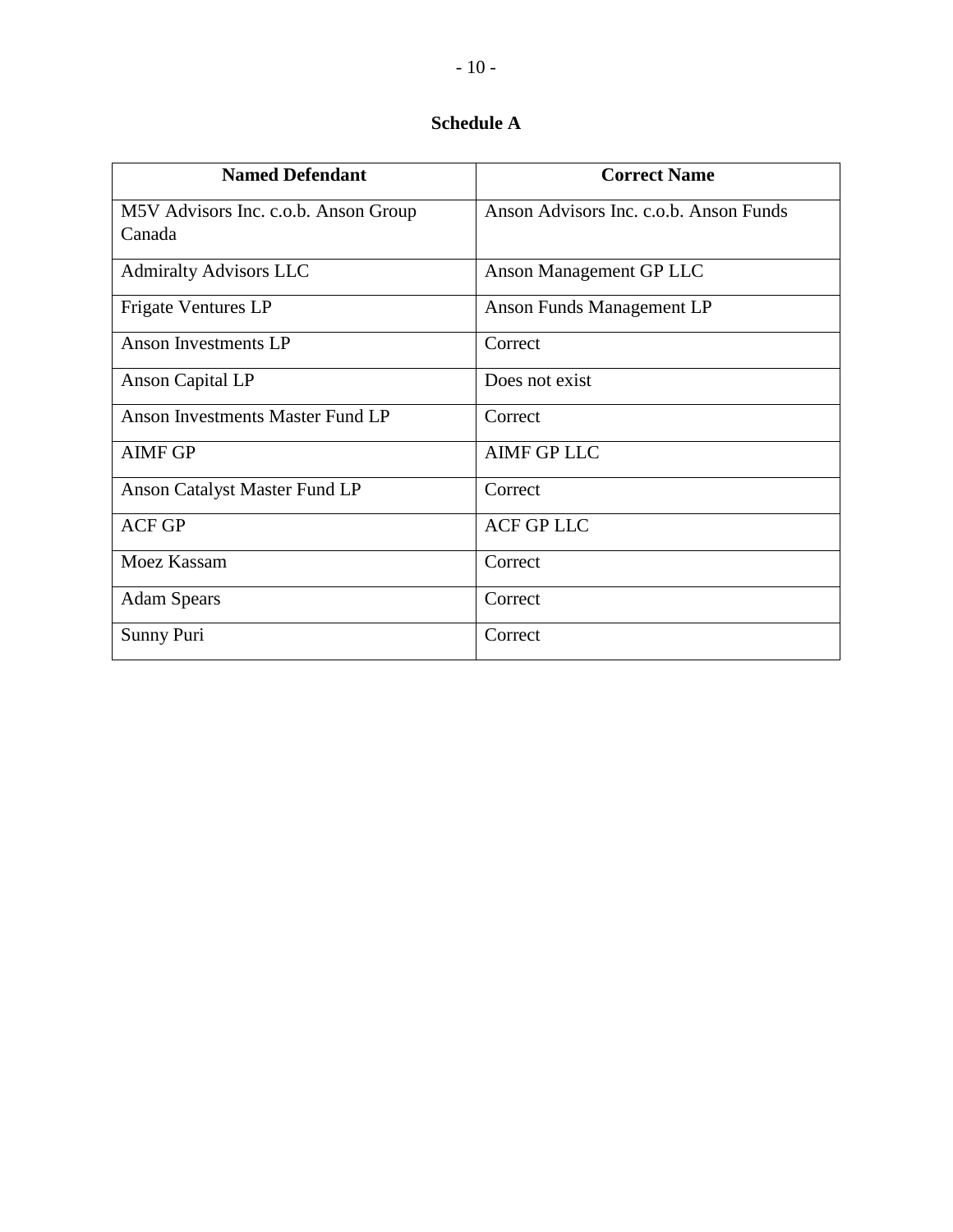September 27, 2019 **Torys LLP** 

79 Wellington St. W., 30th Floor Box 270, TD South Tower Toronto, ON M5K 1N2 Fax: 416.865.7380

Linda Plumpton (LSO #: 38400A) Tel: 416-865-8193 lplumpton@torys.com

Andrew Bernstein (LSO #: 42191F) Tel: 416-865-7678 abernstein@torys.com

Stacey Reisman (LSO #: 72184U) Tel: 416.865.7537 sreisman@torys.com

Lawyers for the Defendants, M5V Advisors Inc. c.o.b. Anson Group Canada, Admiralty Advisors LLC, Frigate Ventures LP, Anson Investments LP, Anson Capital LP, Anson Investments Master Fund LP, AIMF GP, Anson Catalyst Master Fund LP, ACF GP, Moez Kassam, Adam Spears and Sunny Puri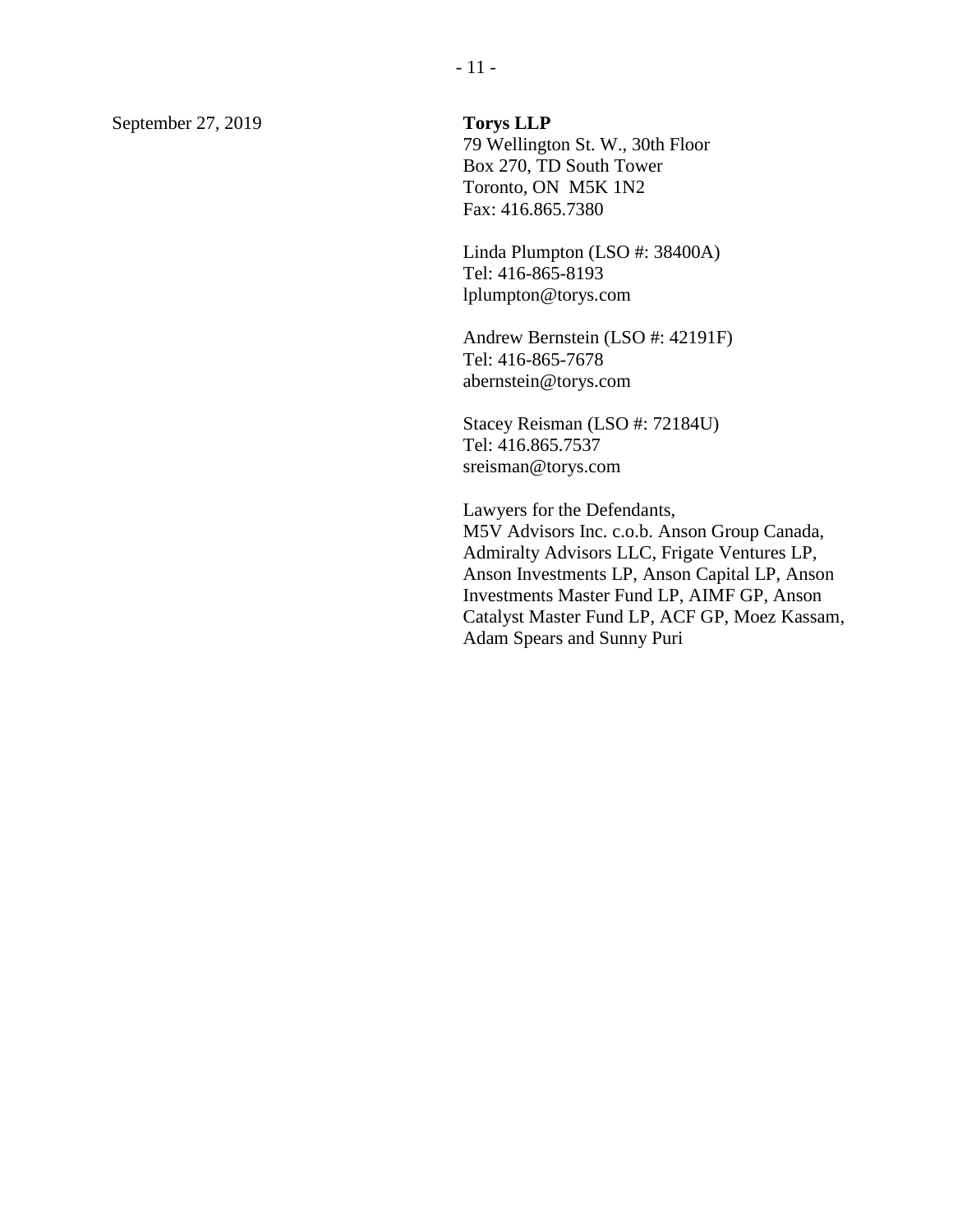# TO: **Gowling WLG (Canada) LLP**

Barristers and Solicitors 1 First Canadian Place 100 King Street West, Suite 1600 Toronto, ON M5X 1G5 Tel: 416.862.7525 Fax: 416.862.7661

John Callaghan (LSO#: 29106K) Tel: 416.369.6693 Fax: 416.862.7661 [john.callaghan@gowlingwlg.com](mailto:john.callaghan@gowlingwlg.com)

Benjamin Na (LSO#: 409580) Tel: 416.862.4455 Fax: 416.863.3455 [benjamin.na@gowlingwlg.com](mailto:benjamin.na@gowlingwlg.com)

Matthew Karabus (LSO#: 61892D) Tel: 416.369.6181 Fax: 416.862.7661 [matthew.karabus@gowlingwlg.com](mailto:matthew.karabus@gowlingwlg.com)

Lawyers for the Plaintiffs (Defendants to the Counterclaim), The Catalyst Capital Group Inc. and Callidus Capital Corporation and the Defendants to the Counterclaim, Gabriel De Alba, James Riley and Newton Glassman

### **Moore Barristers**

393 University Avenue, Suite 1600 Toronto, ON M5G 1E6 Fax: 416.581.1279

David C. Moore (LSO#: 16996U) Tel: 416.581.1818 (ext. 222) [david@moorebarristers.com](mailto:david@moorebarristers.com)

Kenneth G.G. Jones (LSO#: 299181) Tel: 416.581.1818 (ext. 224) [kenjones@moorebarristers.ca](mailto:kenjones@moorebarristers.ca)

Lawyers for the Plaintiffs (Defendants to the Counterclaim), The Catalyst Capital Group Inc. and Callidus Capital Corporation and the Defendants to the Counterclaim, Gabriel De Alba, James Riley and Newton Glassman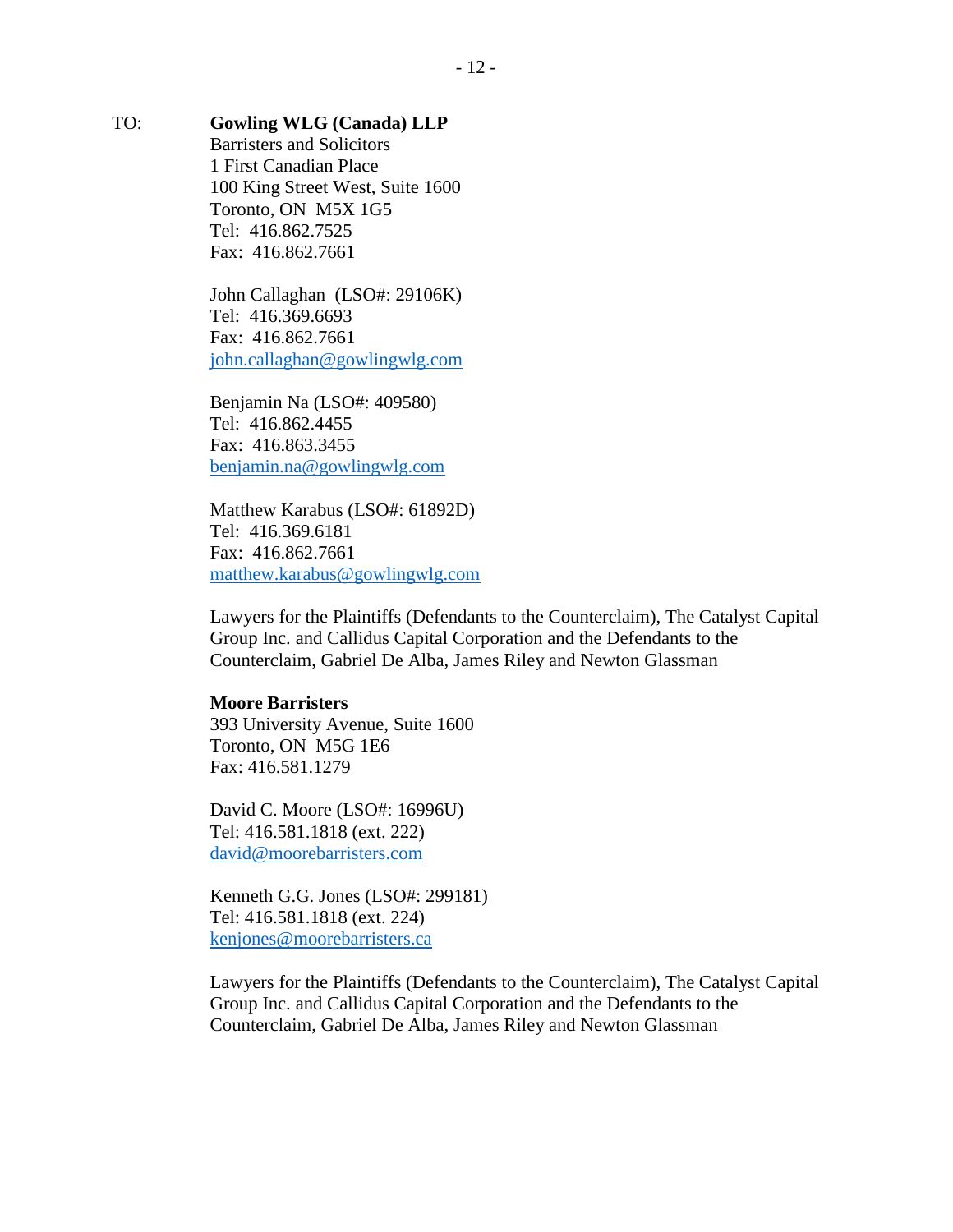# AND TO: **Adair Goldblatt Bieber LLP**

95 Wellington Street West Suite 1830 Toronto, ON M5J 2N7 Fax: 647.689.2059

John Adair Tel: 416.941.5858 [jadair@agbllp.com](mailto:jadair@agbllp.com)

Gord McGuire Tel: 416.351.2781 Fax: 416.689.2059 [gmcguire@agbllp.com](mailto:gmcguire@agbllp.com)

Michael Darcy Tel: 416.583.2392 Fax: 647.689.2059 [mdarcy@agbllp.com](mailto:mdarcy@agbllp.com)

Lawyers for the Defendants to the Counterclaim, B.C. Strategy Ltd. d/b/a Black Cube and B.C. Strategy UK Ltd. d/b/a Black Cube

# AND TO: **MacKenzie Barristers**

120 Adelaide Street West Suite 2100 Toronto, ON M5H 1T1

Gavin Mackenzie Tel: 416.304.9293 Fax: 416.304.9296 [gavin@mackenziebarristers.com](mailto:gavin@mackenziebarristers.com)

Brooke MacKenzie Tel: 416.304.9294 Fax: 416.304.9296 [brooke@mackenziebarristers.com](mailto:brooke@mackenziebarristers.com)

Lawyers for the Defendant to the Counterclaim, Virginia Jamieson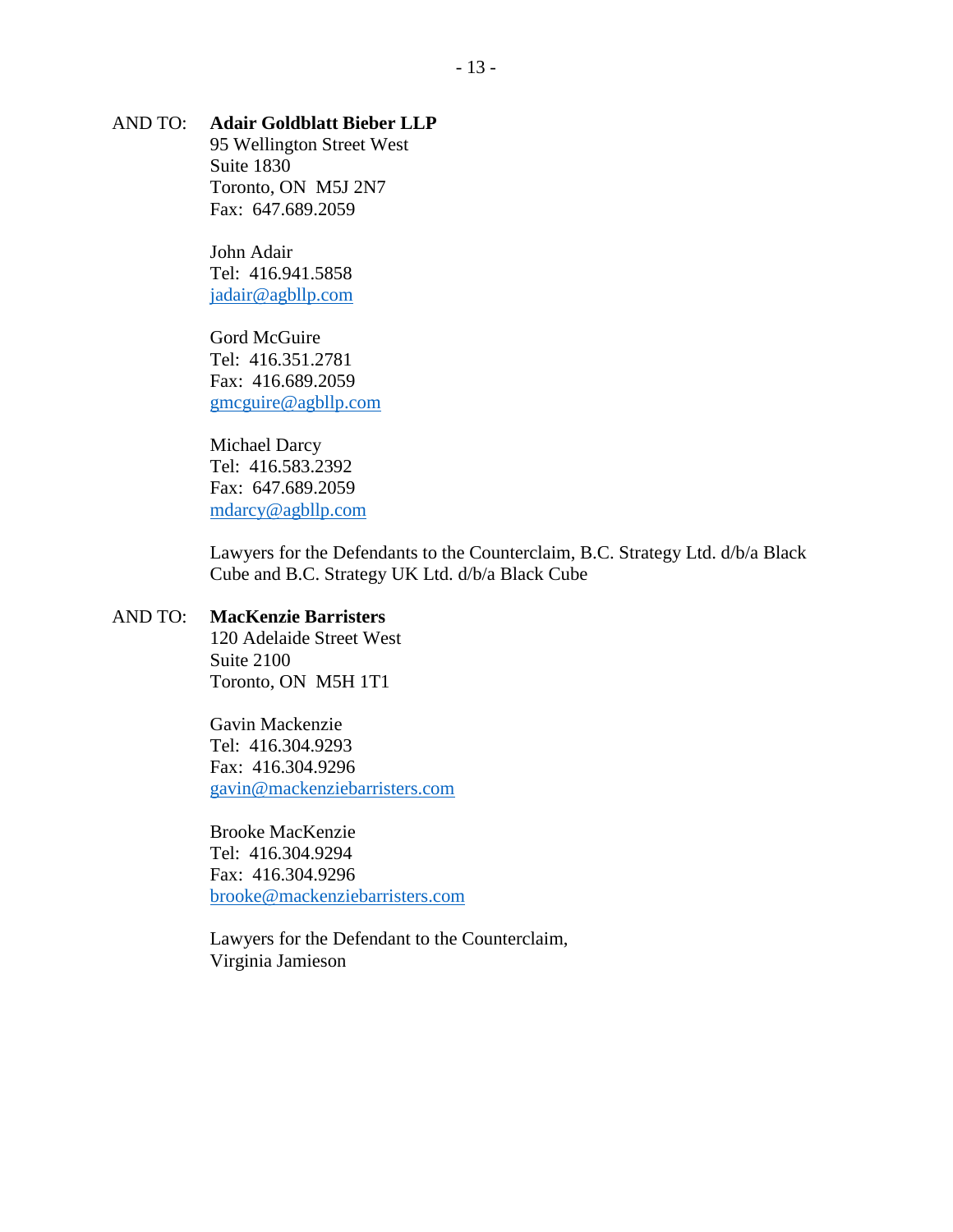# AND TO: **Lerners LLP**

Barristers and Solicitors 130 Adelaide Street West Suite 2400 Toronto, ON M5H 3P5

Lucas E. Lung (LSO#: 52595C) Tel: 416.601.2673 Fax: 416.601.4192 [llung@lerners.ca](mailto:llung@lerners.ca)

Rebecca Shoom (LSO#: 68578G) Tel: 416.601.2382 Fax: 416.601.4185 [rshoom@lerners.ca](mailto:rshoom@lerners.ca)

Lawyers for the Defendants, ClaritySpring Inc. and Nathan Anderson

# AND TO: **Davies Ward Phillips & Vineberg LLP**

Barristers and Solicitors 155 Wellington Street West 40th Floor Toronto, ON M5V 3J7 Fax: 416.863.0871

Kent E. Thomson (LSO#: 24264J) Tel: 416.863.5566 [kthomson@dwpv.com](mailto:kthomson@dwpv.com)

Matthew Milne-Smith (LSO#: 44266P) Tel: 416.863.5595 [mmilne-smith@dwpv.com](mailto:mmilne-smith@dwpv.com)

Andrew Carlson (LSO#: 58850N) Tel: 416.367.7437 [acarlson@dwpv.com](mailto:acarlson@dwpv.com)

Lawyers for the Defendants, West Face Capital Inc. and Gregory Boland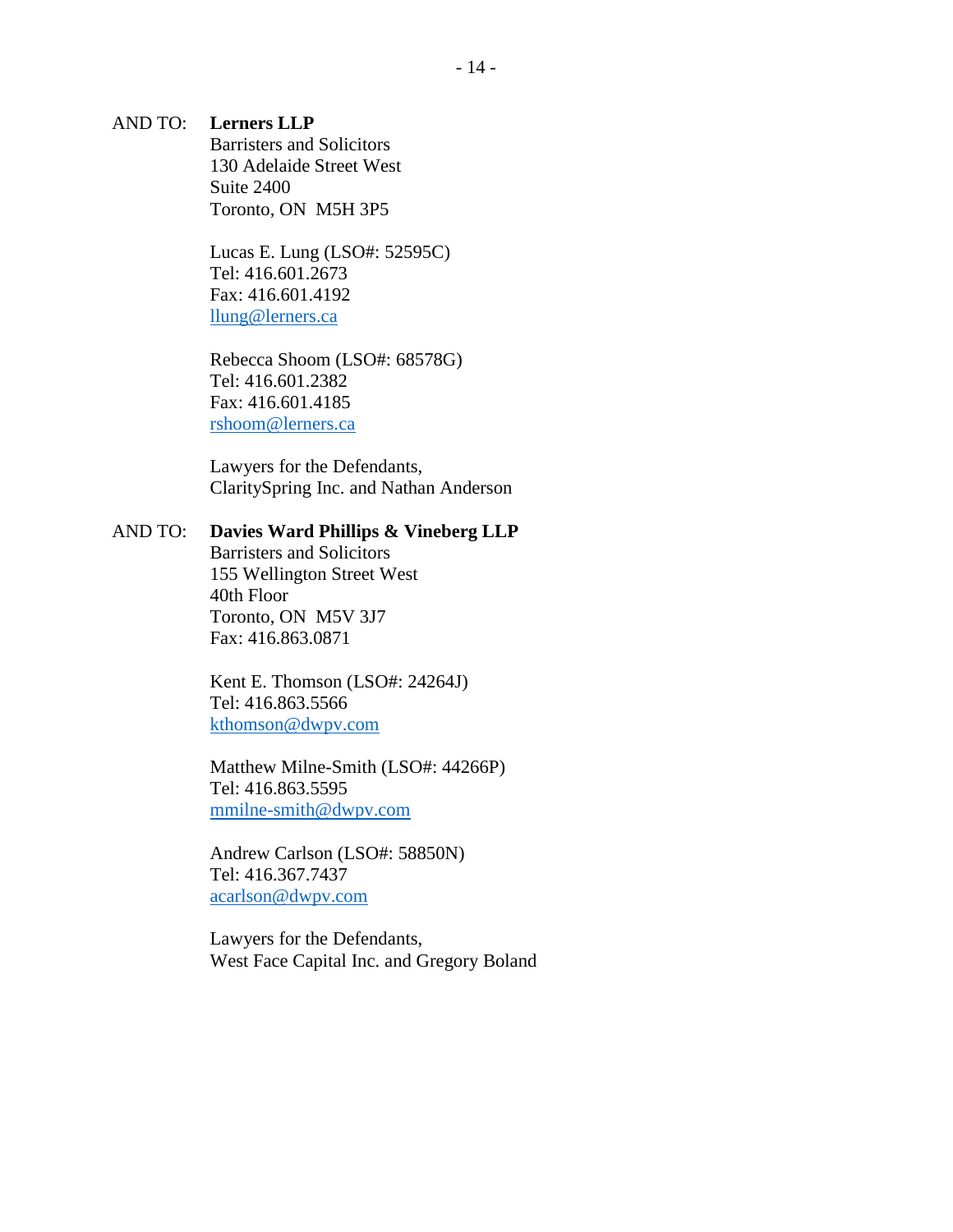# AND TO: **Milburn & Associates**

Barristers & Solicitors 20 Toronto Street Suite 860 Toronto, ON M5C 2B8 Fax: 647.689.2983

A. Jane Milburn (LSO#: 39199U) Tel: 647.728.8081 [jmilburn@milburnlaw.ca](mailto:jmilburn@milburnlaw.ca)

Devin M. Jarcaig (LSO#: 62223U) Tel: 647.728.8083 [djarcaig@milburnlaw.ca](mailto:djarcaig@milburnlaw.ca)

Lawyers for the Defendant, Bruce Langstaff

AND TO: **St. Lawrence Barristers** 144 King Street East Toronto, ON M5C 1G8 Fax: 647.245.8285

> Phil Tunley (LSO#: 26402J) Tel: 647.245.8282 [phil.tunley@stlbarristers.ca](mailto:phil.tunley@stlbarristers.ca)

Alexi N. Wood (LSO#: 54683F) Tel: 647.245.8283 [alexi.wood@stlbarristers.ca](mailto:alexi.wood@stlbarristers.ca)

Jennifer P. Saville (LSO#: 68564F) Tel: 647.245.2222 [jennifer.saville@stlbarristers.ca](mailto:jennifer.saville@stlbarristers.ca)

Lawyers for the Defendant, Rob Copeland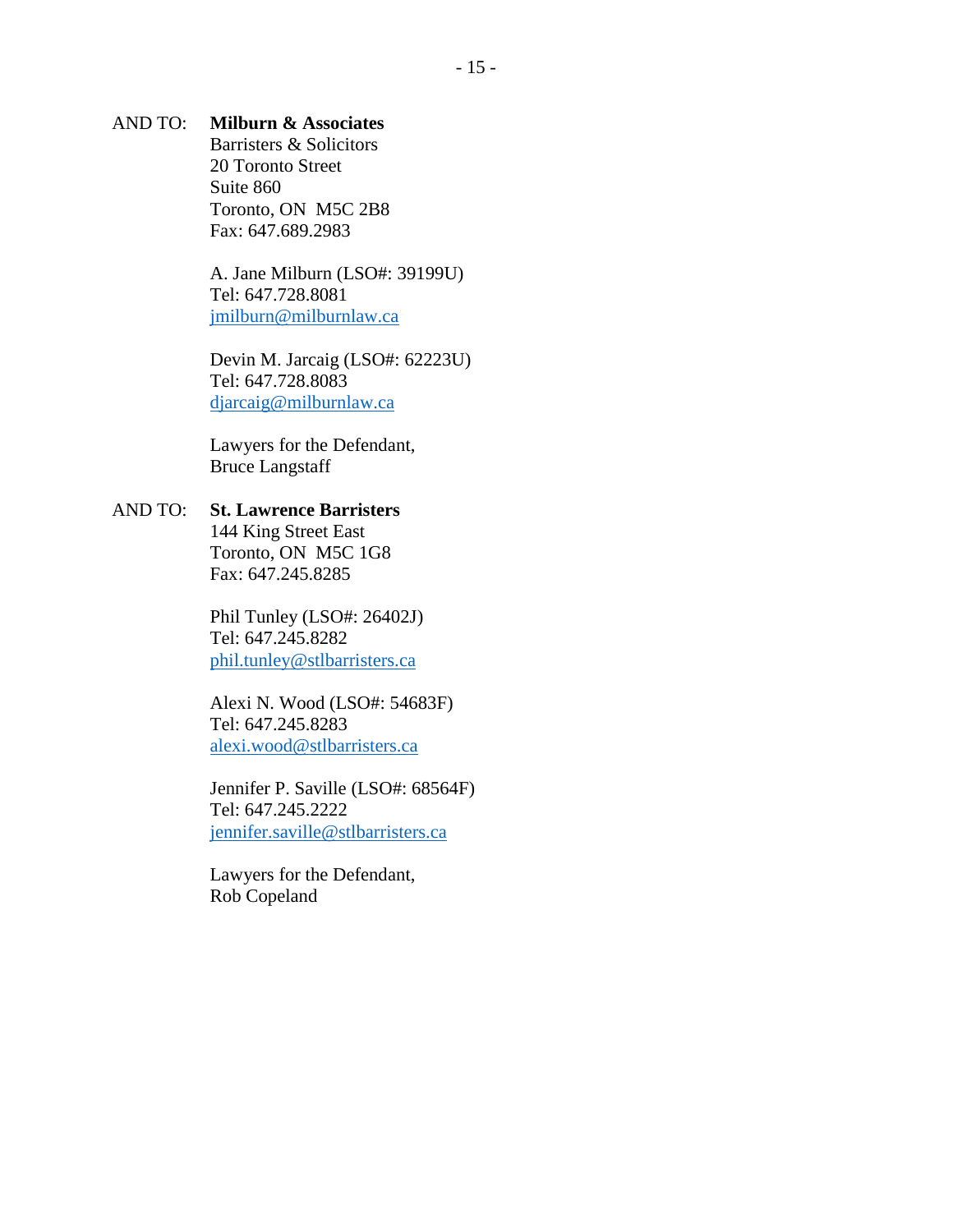# AND TO: **Hunt Partners LLP**

21 Balmuto St., Suite 1404 Toronto, ON M4Y 1W4 Fax: 416.943.1484

Andrew Burns (LSO#: 345912W) Tel: 416.350.2934 [aburns@huntlegal.com](mailto:aburns@huntlegal.com)

Melissa Brainis Tel: 416.350.2934 [mbrainis@huntlegal.com](mailto:mbrainis@huntlegal.com)

Lawyers for the Defendant, Kevin Baumann

# AND TO: **Scott Venturo Rudakoff LLP**

Lawyers 222 3rd Ave SW Calgary, AB T2P 0B4 Tel: 403.231.8209 Fax: 403.265.4632

Eugene J. Bodnar Tel: 403.231.8209 [g.bodnar@scottventuro.com](mailto:g.bodnar@scottventuro.com)

Breanne Campbell Tel: 403.261.9043 [b.campbell@scottventuro.com](mailto:b.campbell@scottventuro.com) 

Lawyers for the Defendant, Kevin Baumann

### AND TO: **Danson & Zucker**

Barristers and Solicitors 375 University Avenue Suite 701 Toronto, ON M5G 2J5

Symon Zucker Tel: 416.863.9955 Fax: 855.696.5441 [sz@bondlaw.net](mailto:sz@bondlaw.net)

Lawyers for the Defendant, Darryl Levitt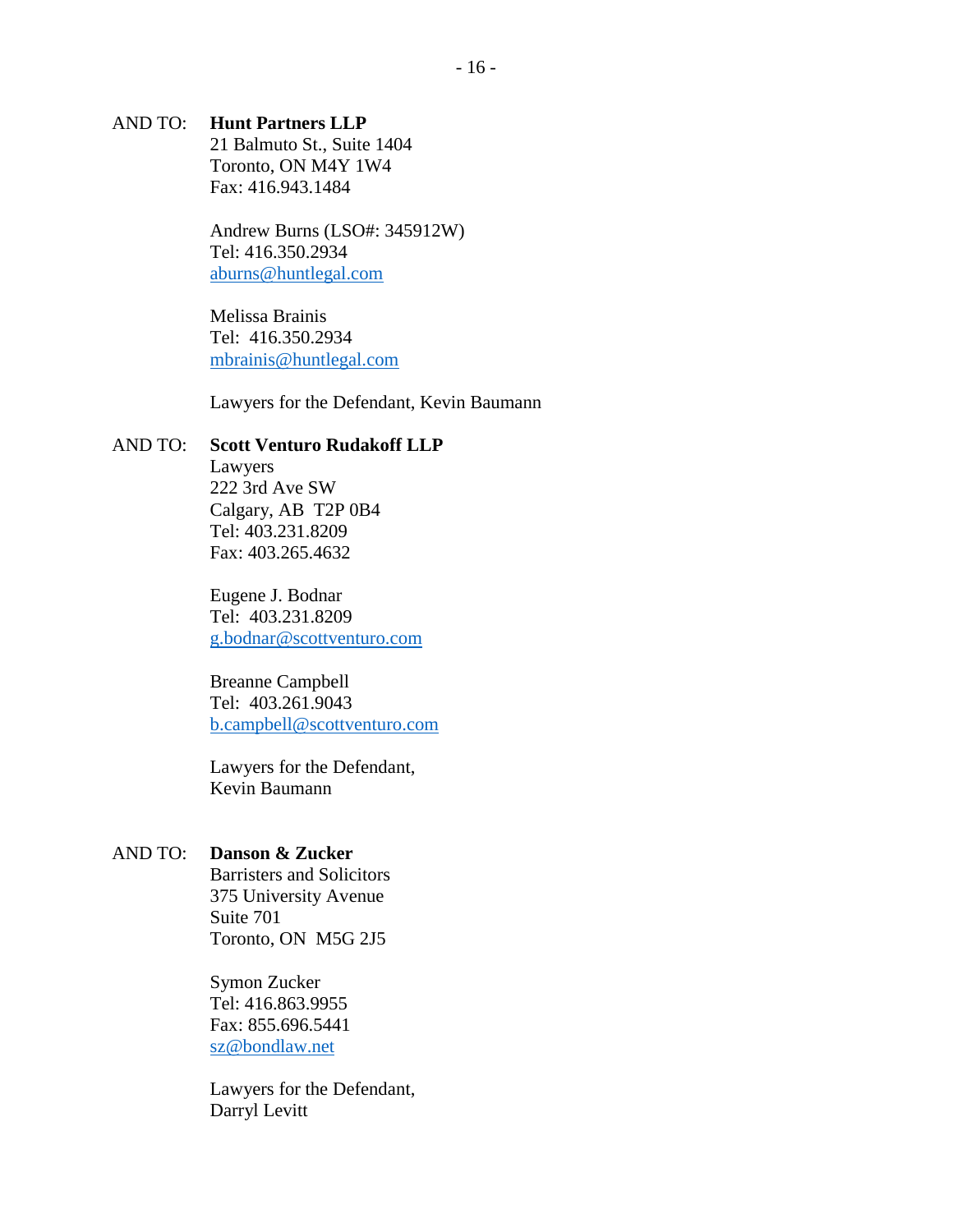# AND TO: **Solmon Rothbart Goodman LLP**

Barristers and Solicitors 375 University Avenue Suite 701 Toronto, ON M5G 2J5 Fax: 416.947.0079

Melvyn L. Solmon (LSO#: 16156J) Tel: 416.947.1093 (ext. 333) [msolomon@srglegal.com](mailto:msolomon@srglegal.com)

Nancy Tourgis (LSO#: 37349I) Tel: 416.947.1093 (ext. 342) [ntourgis@srglegal.com](mailto:ntourgis@srglegal.com)

Lawyers for the Defendant, Richard Molyneux

# AND TO: **Jeffrey McFarlane** 220 Dominion Drive Suite B Morrisville, NC 27560 [jmcfarlane@triathloncc.com](mailto:jmcfarlane@triathloncc.com)

Defendant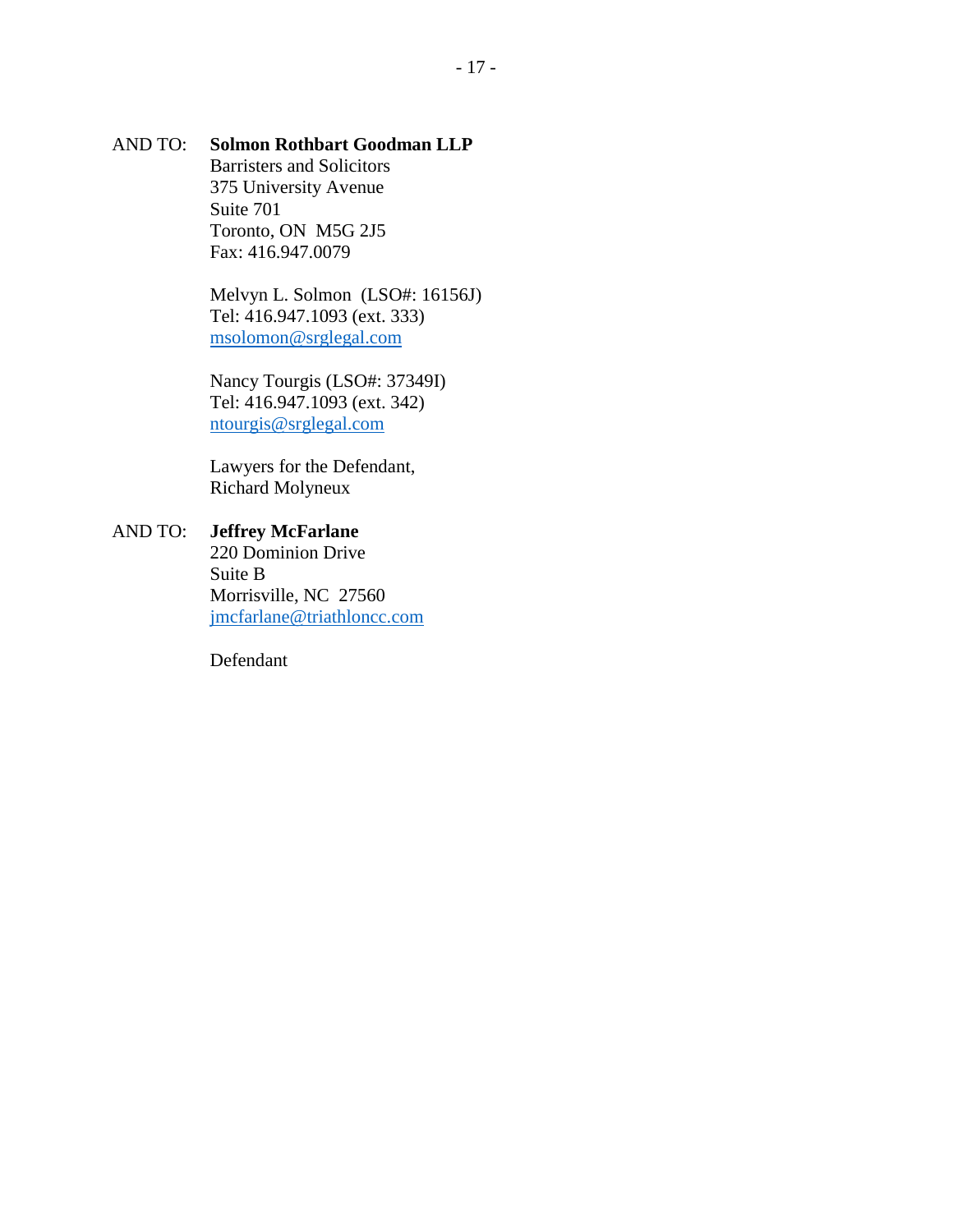# AND TO: **Crawley MacKewn Brush LLP**

Barristers and Solicitors 179 John Street Suite 800 Toronto, ON M5T 1X4 Fax: 416.217.0220

Robert Brush (LSO#: 40373N) Tel: 416.217.0822 [rbrush@cmblaw.ca](mailto:rbrush@cmblaw.ca)

Clarke Tedesco (LSO#: 55291C) Tel: 416.217.0884 [ctedesco@cmblaw.ca](mailto:ctedesco@cmblaw.ca)

Dana Carson (LSO#: 65439D) Tel: 416.217.0110 [dcarson@cmblaw.ca](mailto:dcarson@cmblaw.ca)

Lawyers for the Third Party, Canaccord Genuity Corp.

### AND TO: **Gerald Duhamel**

220 Antonio-Barrett Drummondville, Quebec J2C 6J1

Defendant

### AND TO: **McCarthy Tétrault LLP**

Suite 5300, TD Bank Tower 66 Wellington Street West Toronto, ON M5K 1E6

R. Paul Steep (LSO #: 21869L) Tel: 416.601.7998 Fax: 416.868.0673

Lawyers for the Defendant, George Wesley Voorheis

# AND TO: **Bruce Livesey**

230 Heath Street West Toronto, ON M5P 1N8 [livesey@rogers.com](mailto:livesey@rogers.com)

Defendant